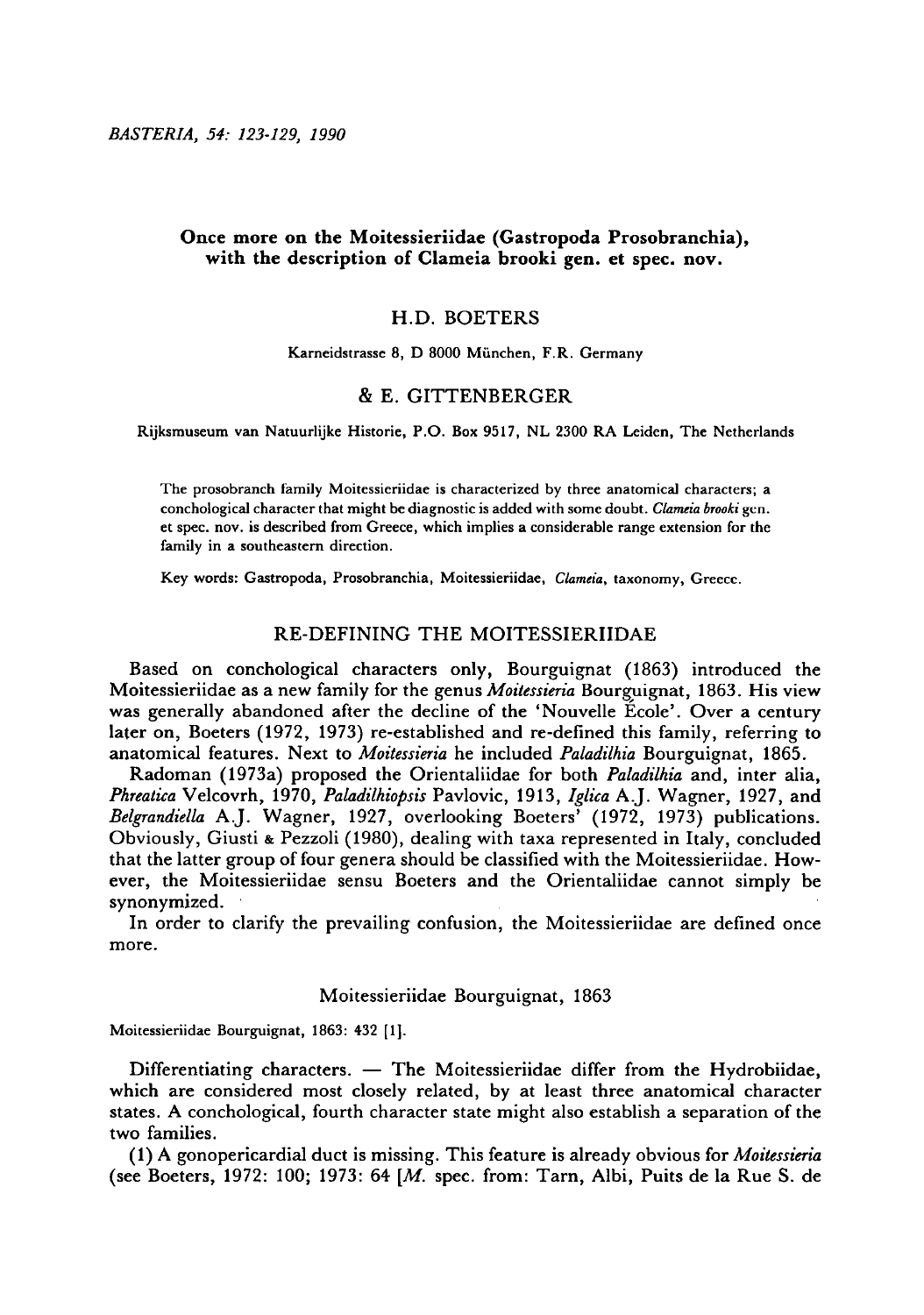Rivière; Haute Garonne, Arbas, Goueil-di-Her]) and Paladilhia (see Boeters, 1972: 100; 1973: 65 "*pleurotoma*" [type species]) when opening the body, since the oviduct coming down the columella enters the uterus at <sup>a</sup> clear distance from the pericard.

In the Hydrobiidae the oviduct forms a loop, nearly touching the pericard. At this site, where the oviduct and the pericard come close together, the very short gonopericardial duct branches off. This has been reported for:  $Hydrobia$  s.s. (Krull, 1935: 436 "ventrosa"; Radoman, 1977: 208, fig. 3A [corresponding to 1983: 27, fig. 8A] "stagnorum"); Hydrobia (Peringia) (Krull, 1935: 436 "ulvae" [type species]); Pseudamnicola (s.s.) Radoman, 1983: 27, fig. 10 "lucensis" [type species]), Horatia (Radoman, 1966: 249, fig. 8; 1983: 48, fig. 20 "klecakiana" [type species]), Belgrandia (Radoman, 1973a: 30, fig. <sup>1</sup> [corresponding to 1983: 99, fig. 50] "kusceri" [type species]); Bythiospeum (Krull, 1935: 436 "quenstedtii"), Marstoniopsis (Krull, 1935: 436 "steini"; Radoman, 1976: 148, fig. 7 [corresponding to 1983: 175, fig. 107B] "macedonica"), Bythinella (Radoman, 1976: 138, fig.  $4D$  "viridis" [type species]), Potamopyrgus (Krull, 1935: 436 "jenkinsi").

(2a) When leaving the crystalline style sacof the stomach, the intestine runs in the direction of the anus over a distance one to three times as long as this sac, before turning back in the direction of the stomach. At least for *Moitessieria* this has been both observed by the senior author and figured by Bernasconi (1984: 211, fig. 6d "lineolata").

In the Hydrobiidae, the intestine after leaving the stomach turns promptly back again, in the direction of the stomach. This has been reported for: *Hydrobia* s.s. (Radoman, 1977: 206, fig. 2A [corresponding to 1983: 25, fig. 6A] "acuta" [type species]), Mercuria (Giusti & Pezzoli, 1980: 5, fig. 2 "zopissa"), Pseudamnicola (s.s.) (Radoman, 1972: 198, fig. 4D "conovula"), Belgrandia (Radoman, 1973b: 234, fig. <sup>7</sup> "vjetrenicae"), Belgrandiella (Radoman, 1975: 49, fig. 10 "umbilicata"), Bythinella (Radoman, 1976: 137, fig. 3A "schmidtii").

(2b) Normally, neighbouring faecal pellets are aligned like sausages in <sup>a</sup> chain. In intestines densely filled with faecal pellets, the single pellets, however, can be arranged like in <sup>a</sup> bandoleer, which has neither been reported in the literature nor personally observed in the Hydrobiidae. This character state has been recorded in both Moitessieria (Boeters, personal observations; M. spec, from: Haute-Garonne, Arbas, Goueil-di-Her) and *Paladilhia* (Boeters, 1973: 65, fig. 5 "*pleurotoma*" [type species]).

(3) In the Moitessieriidae, the anusopens closely behind the mantle skirt, whereas the vagina opens about <sup>a</sup> half whorl behind it. These character states have been reported for both Moitessieria (Boeters, 1972: 100; 1973: 65, fig. 4. [M. spec.]) and Paladilhia (Boeters, 1972: 100; 1973: 65 "pleurotoma" [type species]).

In the Hydrobiidae, both the anus and the vagina open closely behind the mantle skirt. This has been reported for e.g. Semisalsa (Giusti & Pezzoli, 1980: 27, fig. 11B "aponensis"), Mercuria (Giusti & Pezzoli, 1980: 21, fig. 9C "zopissa"), Pseudamnicola (s.s.) (Giusti & Pezzoli, 1980: 21, fig. 9G "lucensis" [type species]), Belgrandia (Giusti & Pezzoli, 1980: 44, fig. 191 "minuscola"), Belgrandiella (Giusti & Pezzoli, 1980: 30, fig. 12F "pupula"), Bythiospeum (Giusti & Pezzoli, 1980: 34, fig. 14G "cornucopia"), Marstoniopsis (Giusti & Pezzoli, 1980: 56, fig. 24G "insubrica"), Bythinella (Giusti & Pezzoli, 1980: 56, fig. 24D "schmidti").

(4) In the Moitessieriidaespiral lines or an ornamentation that is spirally arranged on the shell can be observed, whereas in *Paladilhia* (at least on fresh shells) spiral lines can be seen (Boeters, 1972, 1988; Bourguignat, 1863). Schutt (1970: 308) mentioned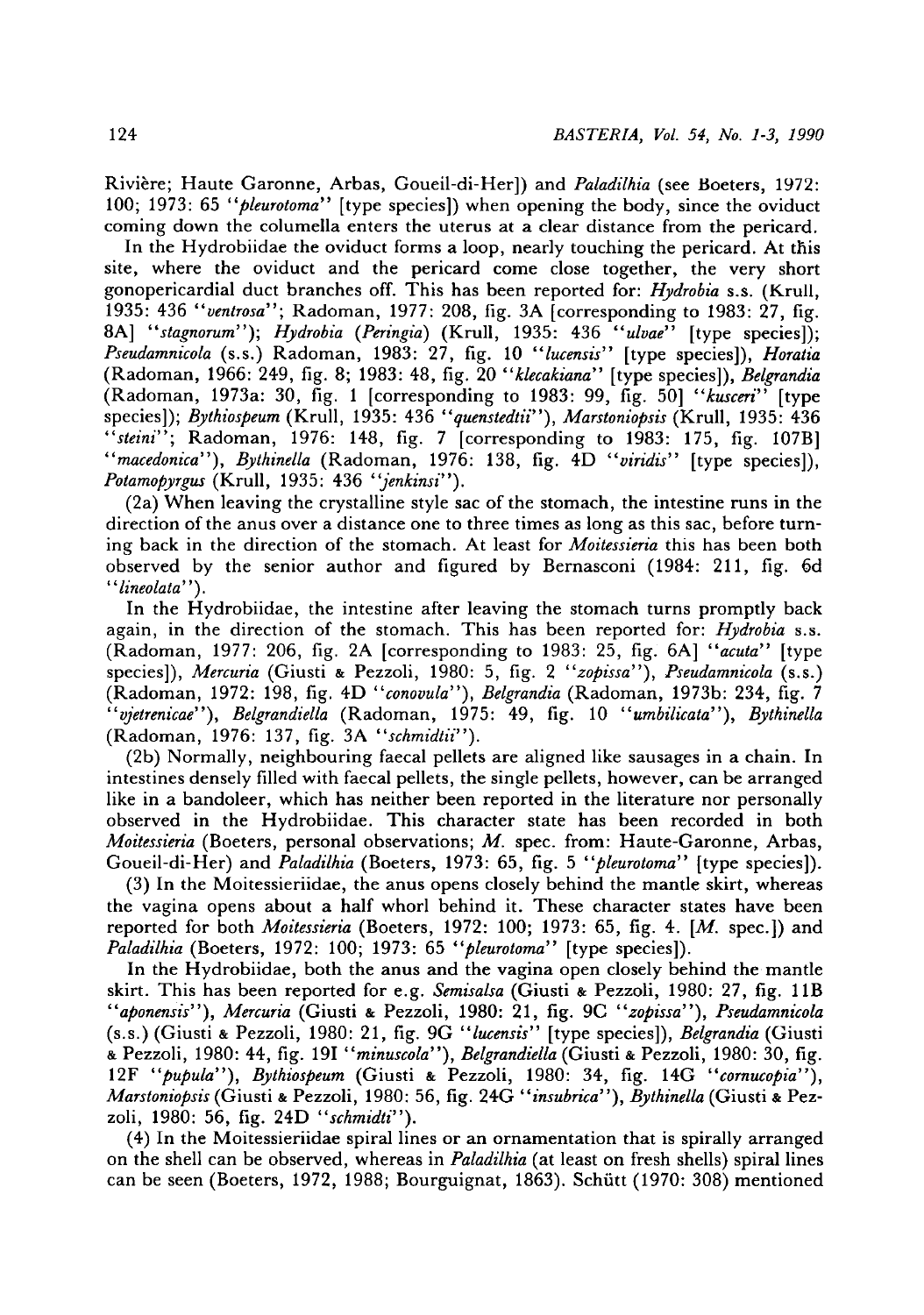a spiral microsculpture for some SE. European representatives of "Paladilhia  $(Paladiihiots)$ ". Because of a lack of anatomical data it is open to question, however, to which family or even genus (? Bythiospeum) these species really belong. In most species, the spiral sculpture, which may vary considerably in its detailed structure, has only insufficiently been studied with <sup>a</sup> light-microscope. Therefore, at present it remains uncertain whether a (certain type of) spiral microsculpture may serve to distinguish Hydrobiidae and Moitessieriidae. We only know that spiral lines are at least rare in the Hydrobiidae.

#### THE MOITESSIERIIDAE IN GREECE

Up to now, representatives of the Moitessieriidae have been reported from northeastern Spain (Boeters, 1988), southern France (Boeters, 1972, 1973), northwestern Italy (Bodon, 1980) and Sardinia (Bodon & Giusti, 1989). To our surprise, we discovered an additional representative from Greece. This concerns both a new genus and <sup>a</sup> new species. The type specimens are kept in the Nationaal Natuurhistorisch Museum (Rijksmuseum van Natuurlijke Historie), Leiden, The Netherlands, abbreviated RMNH.

#### Clameia gen. nov.

Monotype: Clameia brooki spec, nov

Description.  $-$  See that of the type species.

Differentiating features.  $-$  In contrast to *Paladilhia*, a pallial tentacle is missing. The shells of Paladilhia are similar in general shape, but have a lower number of whorls and <sup>a</sup> less conspicuously protruding aperture; the nature of the spiral sculpture might differ as well, but this has not yet been studied with a scanning electron microscope.

In both Clameia gen. nov. and Moitessieria the oviduct has two receptaculi. In Moitessieria, one of these is provided with an extremely short pedunculus, whereas in Clameia both pedunculi are long and about equal in length. In Moitessieria the shells are even more slender, with a higher number of whorls, that increase less quickly in size, and the entire teleoconch shell has a prominent spiral sculpture.

Clameia brooki spec. nov. (figs. 1-10)

Material. — Holotype (RMNH 56360) and paratypes (RMNH 56361/3 shells, A9277/3 animals in alcohol 70%), all from Greece, Evvoia (= Euboea), upstream of Mantoudi(on)  $(=$  Mandoúdhion), subsoil effluence of the Kirefs river, C. Bou leg., 26.viii.1971.

Shell (figs.  $1-6$ ,  $8-10$ ).  $-$  The shell is slender conical to slightly more spindle-shaped and provided with  $5\frac{1}{4}$  to  $7\frac{1}{4}$  colourless, very strongly inflated whorls; the body whorl ind provided with  $\frac{1}{2}$  to  $\frac{1}{2}$  colouriess, very strongly imated where, the sedy where<br>is somewhat flattened laterally. Under a light microscope, a microsculpture of spiral lines is visible, most clearly so on the initial teleoconch whorls. A scanning electron microscope reveals a very faint spiral sculpture on the protoconch (fig. 3) and <sup>a</sup> mqch more prominent one on the adjoining, initial, teleoconch whorls, gradually becoming more obsolete towards the aperture. The spiral 'lines' are composed of irregularly arranged, short, twig-like, interconnected line segments (fig. 6). The protruding aper-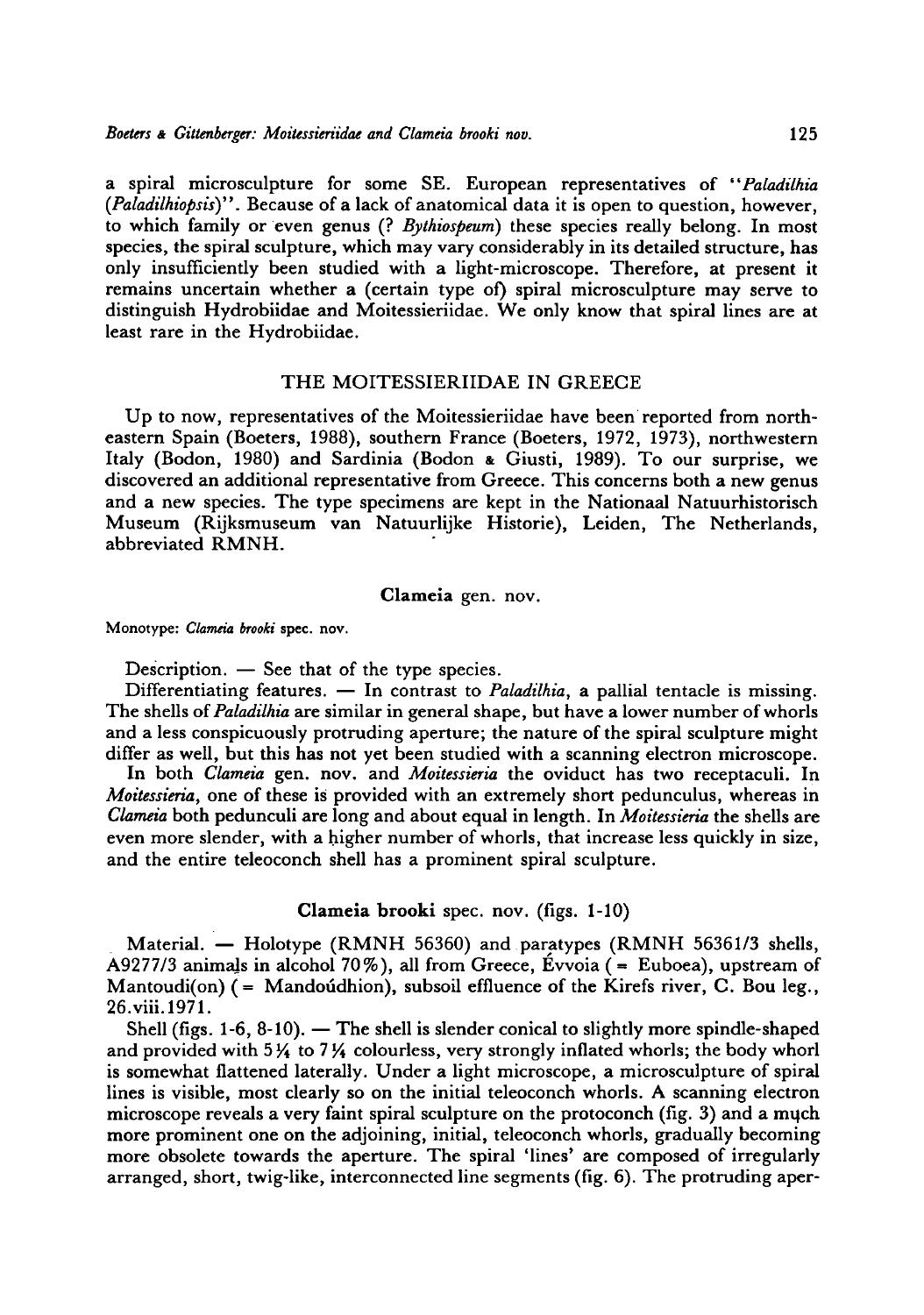

Figs. 1-6. Clameia brooki gen. et spec. nov., Greece, Evvoia, upstream Mantoudi in the subsoil effluence of the Kiref river; C. Bou leg. 26 viii 1971. 1, 3, 4, holotype (RMNH 56360); 1, shell, height 2.85 mm; 3, 4, apical part, interconnected details (140 x). 2, 5, 6, paratype (RMNH 56361), type locality; 2, shell, height 1.8 mm; 5, apex (140 x); 6, sculpture on the first quarter of the first teleoconch whorl (400 x). Photos by J.H.W. Krom, Leiden.

ture is obliquely ovoid. The apertural lip is broadly reflected to over 90° and thickened; it does not touch the penultimate whorl. In lateral view the apertural border is gently curved, S-like.

Shell height 1.6-1.9 mm; width 0.55-0.65 mm

Differentiating shell features. The shell can easily be distinguished from that of other Greek micro-prosobranchs. It somewhat resembles that of Paladilhiopsis janinensis Schiitt, 1962, from NW. Greece, Ipiros, which differs in (1) size (the holotype measures 3.3 mm in height), (2) <sup>a</sup> comparatively broader apex, (3) an ascending last part of the body whorl, (4) <sup>a</sup> thinner and more narrowly reflected apertural lip, which is connected with the penultimate whorl at the parietal side.

Soft parts (figs.  $7-10$ ). — The body of the animal is colourless. Neither eyes nor a pallial tentacle have been observed. When leaving the stomach, the intestine first runs down in the direction of the aperture, turns back then to the stomach wall, slightly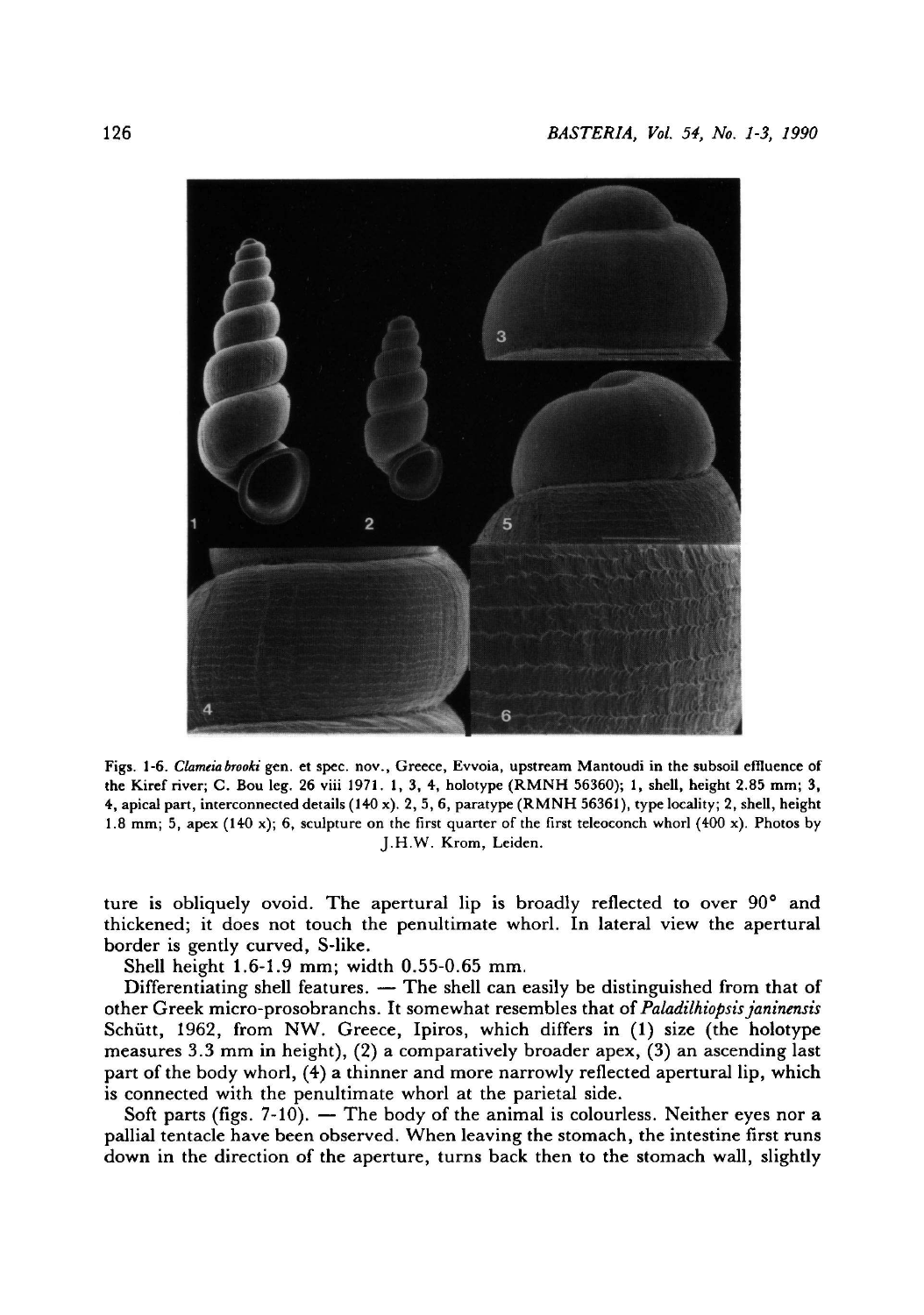

Figs. 7-9. Clameia brooki gen. et spec, nov., paratypes, Greece, Évvoia, upstream Mantoudi in the subsoil effluence ofthe Kiref river; C. Bou leg. <sup>26</sup> viii 1971. 7, penis (scale-line 0.5 mm). 8, penis, shell and views of the lower teleoconch whorls with 24 faecal pellets (scale-line 0.5 mm). 9, shell(partially destroyed), views of the lower teleoconch whorls with 31 faecal pellets, and view of bursa and receptaculum (intestine partially removed) (scale-lines 0.5 mm). Abbreviations: b, bursa; c, crystalline sac; fp, faecal pellet; i, intestine; o, oviduct; r, receptaculum; v, vagina.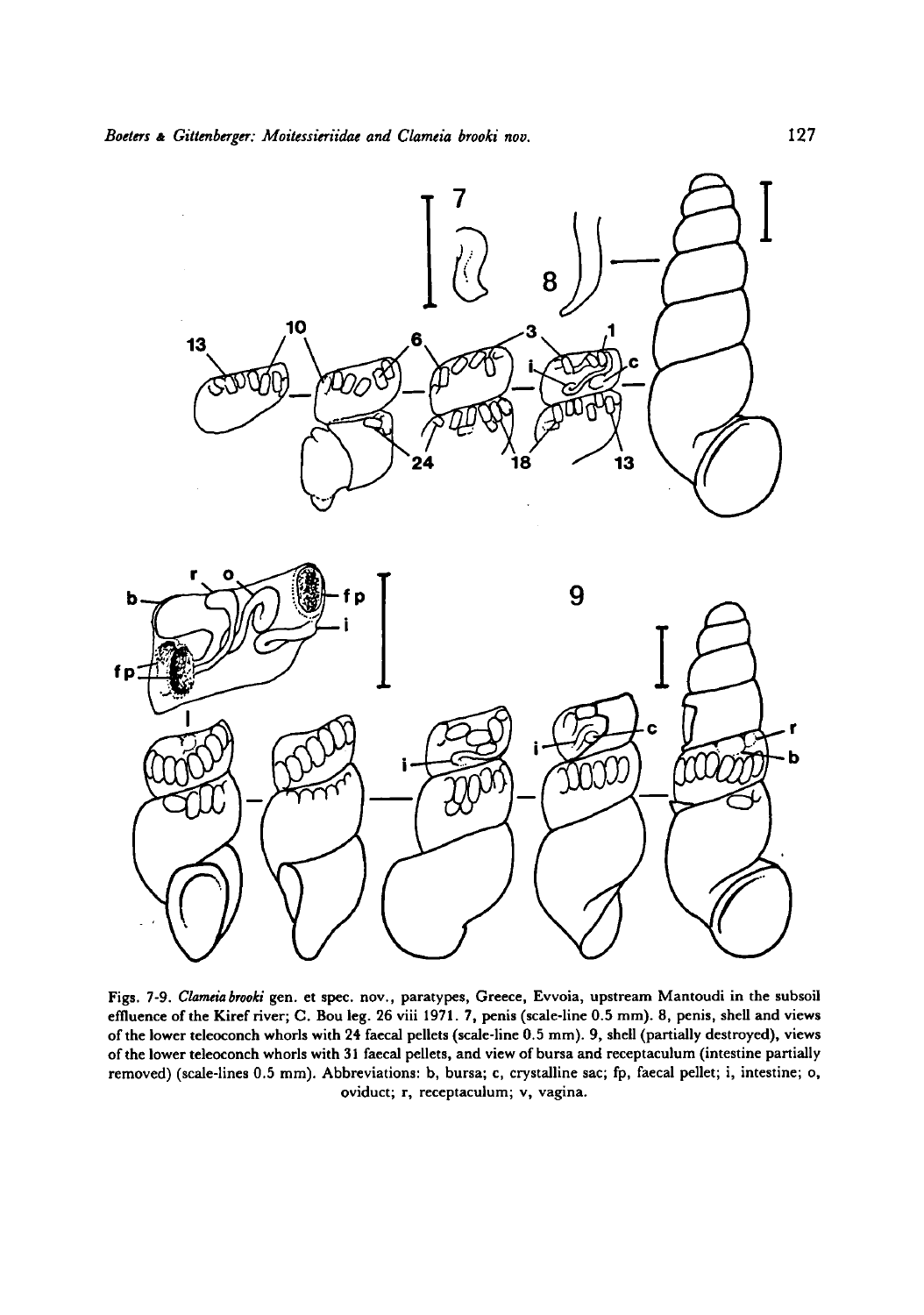ascending, and finally turns again in the direction of the aperture, thus forming a  $Z$ loop. In females <sup>a</sup> second loop of the intestine can be observed. It is situated about one body whorl behind the first loop and behind the uterus. Interestingly, the legs of this second loop do not lie on the wall of the shell like in Bythiospeum, but on the roof of the mantle cavity. Thus, seen through the wall of the shell, the legs of the loop lie behind each other. This arrangement reflects the fact that the uterus does not extend to the mantle skirt as in the Hydrobiidae. A corresponding second loop has been observed in *Paladilhia* (see Boeters, 1973: 65, fig. 5). In males a second loop seems to be missing. In two females <sup>31</sup> and 32 faecal pellets, respectively, have been counted, whereas two males showed only <sup>18</sup> and 23 pellets.

The penis is simple, finger-like, without appendages. The female tract has two receptaculi, viz. <sup>a</sup> bursa and, somewhat higher on the oviduct, <sup>a</sup> smaller receptaculum. The oviduct is slightly looped before entering the uterus, but lies isolated in the kidney without any gonopericardial duct branching off. The anus is situated close to the mantle skirt; the uterus terminates about 1/2 body whorl before the anus.

Distribution.  $-$  The species is only known from its type locality, in N. Évvoia, where it occurs subterraneously.

Derivatio nominis.  $-$  This new genus and its new species are dedicated to Dr. Claus Meier-Brook (Tubingen) organizer of the 10th International Malacological Congress, 1989.

Acknowledgements. We are most grateful to Dr. C. Bou for donating this interesting material to us.



Fig. 10. Clameia brooki gen. et spec. nov., paratype, female shell with views of the lower teleoconch whorls with <sup>32</sup> faecal pellets (scale-line 0.5 mm). See also legends to figs. 7-9.